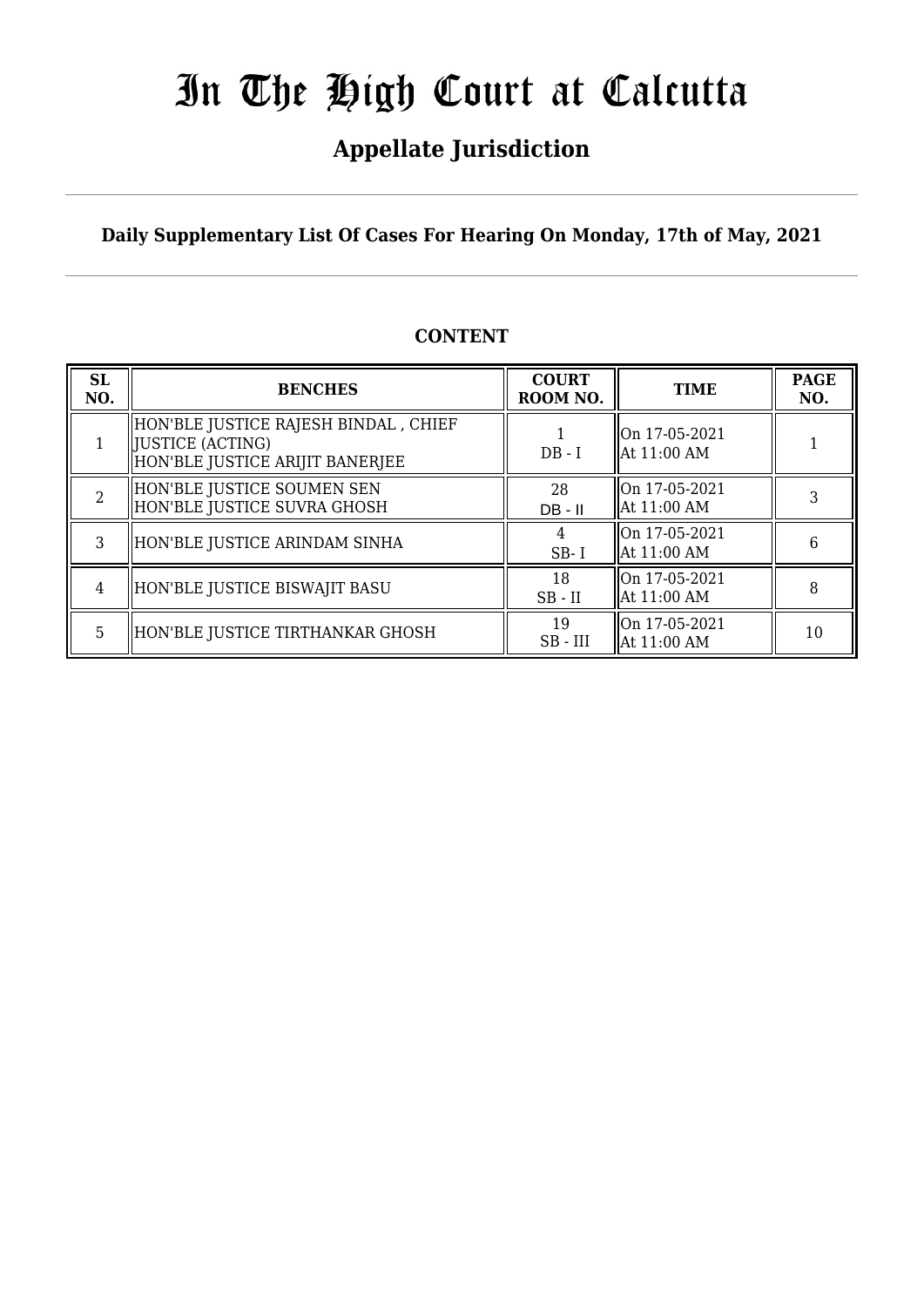

# **Appellate Side**

**DAILY CAUSELIST For Monday The 17th May 2021**

**COURT NO. 1**

### **DIVISION BENCH (DB - I)**

**AT 11:00 AM**

## **HON'BLE JUSTICE RAJESH BINDAL , CHIEF JUSTICE (ACTING) HON'BLE JUSTICE ARIJIT BANERJEE (VIA VIDEO CONFERENCE)**

### **ON AND FROM MONDAY, 17TH MAY, 2021 TO WEDNESDAY, 19TH MAY, 2021 -**

### **\* PUBLIC INTEREST LITIGATION;**

### **\* ANY OTHER MATTER, IRRESPECTIVE OF CLASSIFICATION.**

#### **NOTE: MATTERS WILL BE TAKEN UP THROUGH PHYSICAL HEARING ONLY WHEN BOTH THE PARTIES ARE AGREED.**

| PIL               |                   |                                                                                                                       |                                       |  |
|-------------------|-------------------|-----------------------------------------------------------------------------------------------------------------------|---------------------------------------|--|
| 1                 | WPA(P)/122/2021   | DIPIKA SARKAR<br><b>VS</b><br>UNION OF INDIA AND ORS.                                                                 | SAYANTAN RAKSHIT                      |  |
|                   | IA NO: CAN/1/2021 |                                                                                                                       |                                       |  |
| 2                 | WPA(P)/140/2021   | FUAD HALIM<br><b>VS</b><br>UNION OF INDIA AND ORS.                                                                    | GULSANWARA<br><b>PERVIN</b>           |  |
| 3                 | WPA(P)/142/2021   | SUSMITA SAHA DUTTA<br><b>VS</b><br>UNION OF INDIA AND ORS.                                                            |                                       |  |
| IA NO: CAN/1/2021 |                   |                                                                                                                       |                                       |  |
| 4                 | WPA(P)/149/2021   | MARUFA BIBI AND ORS<br>VS<br>STATE OF WEST BENGAL<br>AND ORS.                                                         | <b>SALONI</b><br><b>BHATTACHARJEE</b> |  |
| 5                 | WPA(P)/150/2021   | <b>WEST BENGAL COURTS</b><br><b>EMPLOYEES ASSOCIATION</b><br>AND ANR<br><b>VS</b><br>STATE OF WEST BENGAL<br>AND ORS. | <b>KARUNAMOYEE</b><br><b>SAMANTA</b>  |  |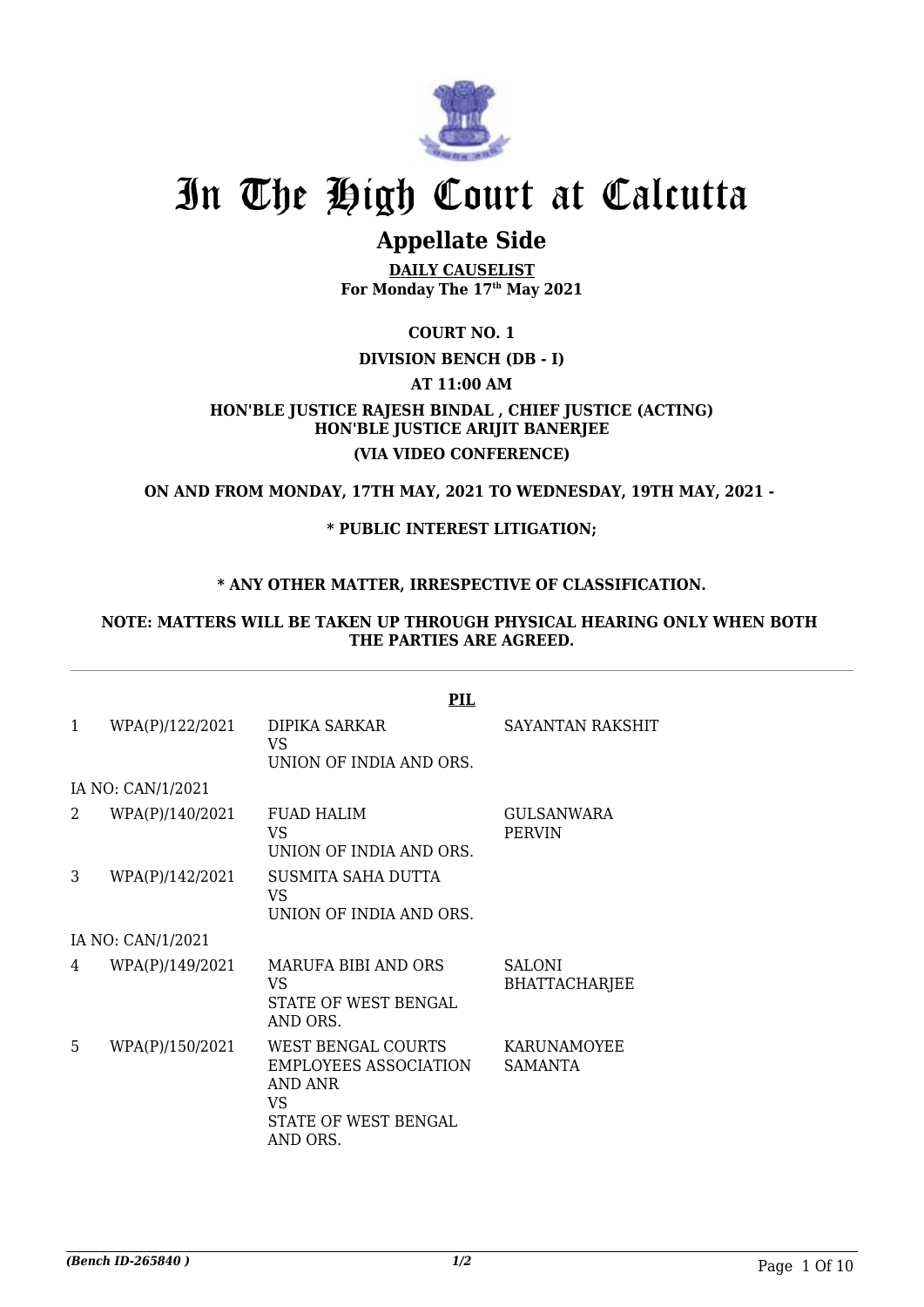6 WPA(P)/151/2021 ARKENDU BHATTACHARYYA VS STATE OF WEST BENGAL AND ORS. AMRITA DE

### **FIXED MATTER**

7 WPA/7807/2020 **[ PURSUANT TO** THE DIRECTION OF MONITORING OF PENDING THE HON'BLE APEX CRIMINAL TRIALS AGAINST COURT IN WRIT PETITION (CIVIL) 699/2016 ] THE COURT ON ITS OWN MOTION IN RE MPS MLAS VS State of West Bengal SAIKAT BANERJEE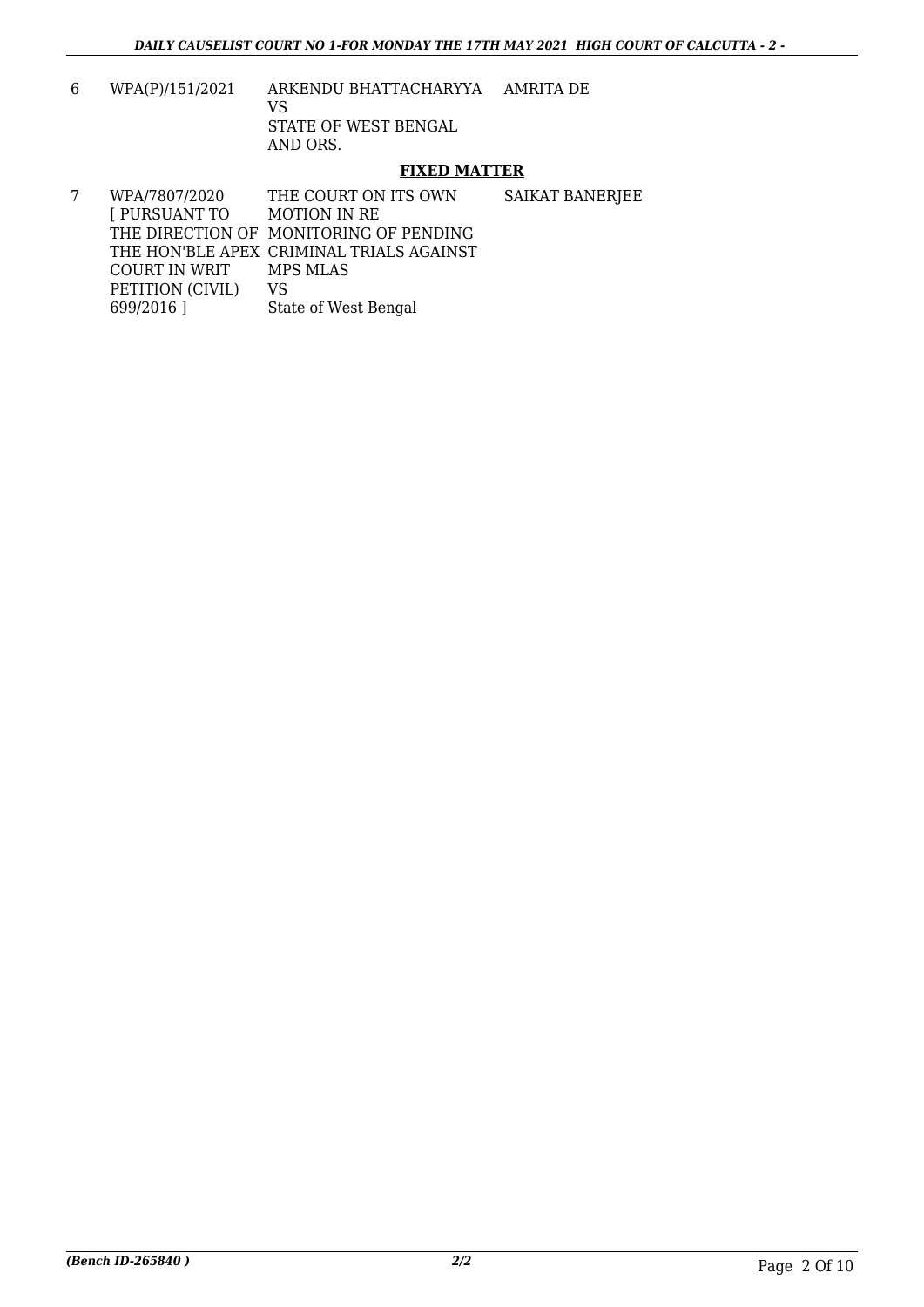

## **Appellate Side**

**DAILY CAUSELIST For Monday The 17th May 2021**

**COURT NO. 28**

**DIVISION BENCH ((DB)) AT 11:00 AM HON'BLE JUSTICE SOUMEN SEN HON'BLE JUSTICE SUVRA GHOSH**

### **(VIA VIDEO CONFERENCE)**

### **APPLICATION FOR BAIL**

| 1 | CRM/2404/2021                 | INTIYAJ MOLLA @ INTIAJ<br><b>VS</b><br><b>STATE OF WEST BENGAL</b>             | <b>ABHIJIT KUMAR</b><br><b>ADHYA</b> |
|---|-------------------------------|--------------------------------------------------------------------------------|--------------------------------------|
| 2 | CRM/3720/2021<br>(20.05.2021) | SANJIB ROY<br><b>VS</b><br><b>STATE OF WEST BENGAL</b>                         | <b>MOHAMMAD</b><br><b>KHAIRUL</b>    |
| 3 | CRM/3721/2021<br>(20.05.2021) | SUSHANTA MONDAL<br>VS<br><b>STATE OF WEST BENGAL</b>                           | <b>MOHAMMAD</b><br><b>KHAIRUL</b>    |
| 4 | CRM/3722/2021                 | TRIDIP MITRA<br><b>VS</b><br><b>STATE OF WEST BENGAL</b>                       | <b>SOUVK DAS</b>                     |
| 5 | CRM/3723/2021<br>(20.05.2021) | MONU AHMED @ MD<br>TAUFIQUE @ MD TOUFIQUE<br><b>VS</b><br>STATE OF WEST BENGAL | <b>ARUP SARKAR</b>                   |
| 6 | CRM/3724/2021<br>(20.05.2021) | <b>SAMIRAN SAHA</b><br><b>VS</b><br>STATE OF WEST BENGAL                       | DEBAYAN GJHOSH                       |
| 7 | CRM/3725/2021<br>(18.05.2021) | <b>MASUD MANDAL</b><br><b>VS</b><br>STATE OF WEST BENGAL                       | <b>KAUSHIK</b><br><b>CHOUDHURY</b>   |
| 8 | CRM/3726/2021<br>(18.05.2021) | NIRANJAN DAS @ SUBAL<br><b>DAS</b><br><b>VS</b><br><b>STATE OF WEST BENGAL</b> | <b>KAUSHIK</b><br><b>CHOUDHURY</b>   |
| 9 | CRM/3727/2021<br>(18.05.2021) | KABIRAJ MURMU AND ANR<br><b>VS</b><br><b>STATE OF WEST BENGAL</b>              | <b>BUSRA KHATOON</b>                 |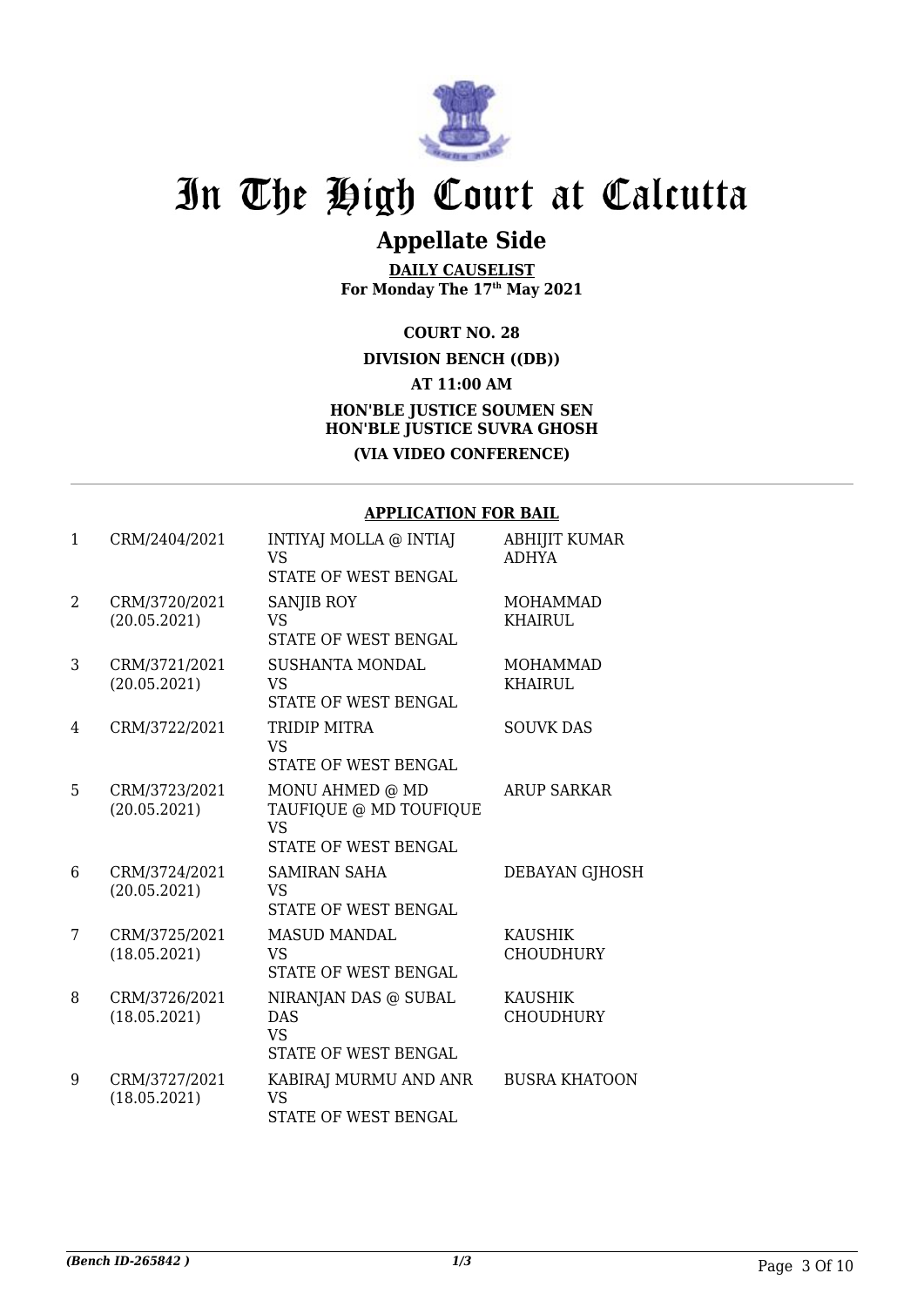| 10 | CRM/3728/2021<br>(18.05.2021) | MD ENAMUL HOQUE<br><b>VS</b><br>THE DEPUTY<br>SUPERINTENDENT OF<br>POLICE, CBI ,ANTI<br><b>CORRUPTION BRANCH</b><br><b>KOLKATA</b> | RAVI KUMAR DUBEY                          |
|----|-------------------------------|------------------------------------------------------------------------------------------------------------------------------------|-------------------------------------------|
| 11 | CRM/3732/2021                 | ALOM SEIKH ALIAS AMIRUL<br><b>SK ALIAS ALIP SK</b><br><b>VS</b>                                                                    | <b>GANGA SHANKAR</b><br><b>CHATTERJEE</b> |
|    |                               | STATE OF WEST BENGAL                                                                                                               |                                           |
| 12 | CRM/3733/2021                 | <b>BASANTI NATH</b><br><b>VS</b><br>STATE OF WEST BENGAL                                                                           | <b>GOPA BISWAS</b>                        |
|    | IA NO: CRAN/1/2021            |                                                                                                                                    |                                           |
| 13 | CRM/3736/2021                 | <b>ISRAIL ALI MALLICK</b><br><b>VS</b>                                                                                             | <b>SUDIP GHOSH</b><br><b>CHOWDHURY</b>    |
|    |                               | STATE OF WEST BENGAL                                                                                                               |                                           |
| 14 | CRM/3737/2021                 | PARVIN BEGAM@PAMMI<br>VS                                                                                                           | <b>SUDIP GHOSH</b><br><b>CHOWDHURY</b>    |
| 15 | CRM/3738/2021                 | STATE OF WEST BENGAL<br>NASIRUDDIN MOLLA AND                                                                                       | <b>SALONI</b>                             |
|    |                               | <b>ORS</b><br><b>VS</b>                                                                                                            | <b>BHATTACHARYYA</b>                      |
|    |                               | STATE OF WEST BENGAL                                                                                                               |                                           |
|    |                               | <b>APPLICATION FOR ANTICIPATORY BAIL</b>                                                                                           |                                           |
| 16 | CRM/3729/2021                 | JHANTU SK AND ORS<br><b>VS</b>                                                                                                     | SK JALALUDDIN                             |
|    |                               | STATE OF WEST BENGAL                                                                                                               |                                           |
| 17 | CRM/3730/2021                 | <b>FAJLE ALOM AND ORS</b><br><b>VS</b><br>STATE OF WEST BENGAL                                                                     | <b>ARINDAM ROY</b>                        |
| 18 | CRM/3731/2021                 | SANDIP PAL                                                                                                                         | <b>ARINDAM ROY</b>                        |
|    |                               | VS                                                                                                                                 |                                           |
|    |                               | STATE OF WEST BENGAL                                                                                                               |                                           |
|    |                               | <b>EXTENSION OF INTERIM ORDER</b>                                                                                                  |                                           |
| 19 | CRM/2033/2020                 | MONIRUL ISLAM<br><b>VS</b><br>STATE OF WEST BENGAL                                                                                 | APAN SAHA                                 |
|    | IA NO: CRAN/1/2021            |                                                                                                                                    |                                           |
| 20 |                               |                                                                                                                                    |                                           |
|    | CRM/2035/2020                 | MONIIRUL ISLAM<br><b>VS</b><br>STATE OF WEST BENGAL                                                                                | APAN SAHA                                 |
|    | IA NO: CRAN/1/2021            |                                                                                                                                    |                                           |
| 21 | CRM/2036/2020                 | MONIRUL ISLAM                                                                                                                      | APAN SAHA                                 |
|    |                               | <b>VS</b>                                                                                                                          |                                           |
|    |                               | STATE OF WEST BENGAL                                                                                                               |                                           |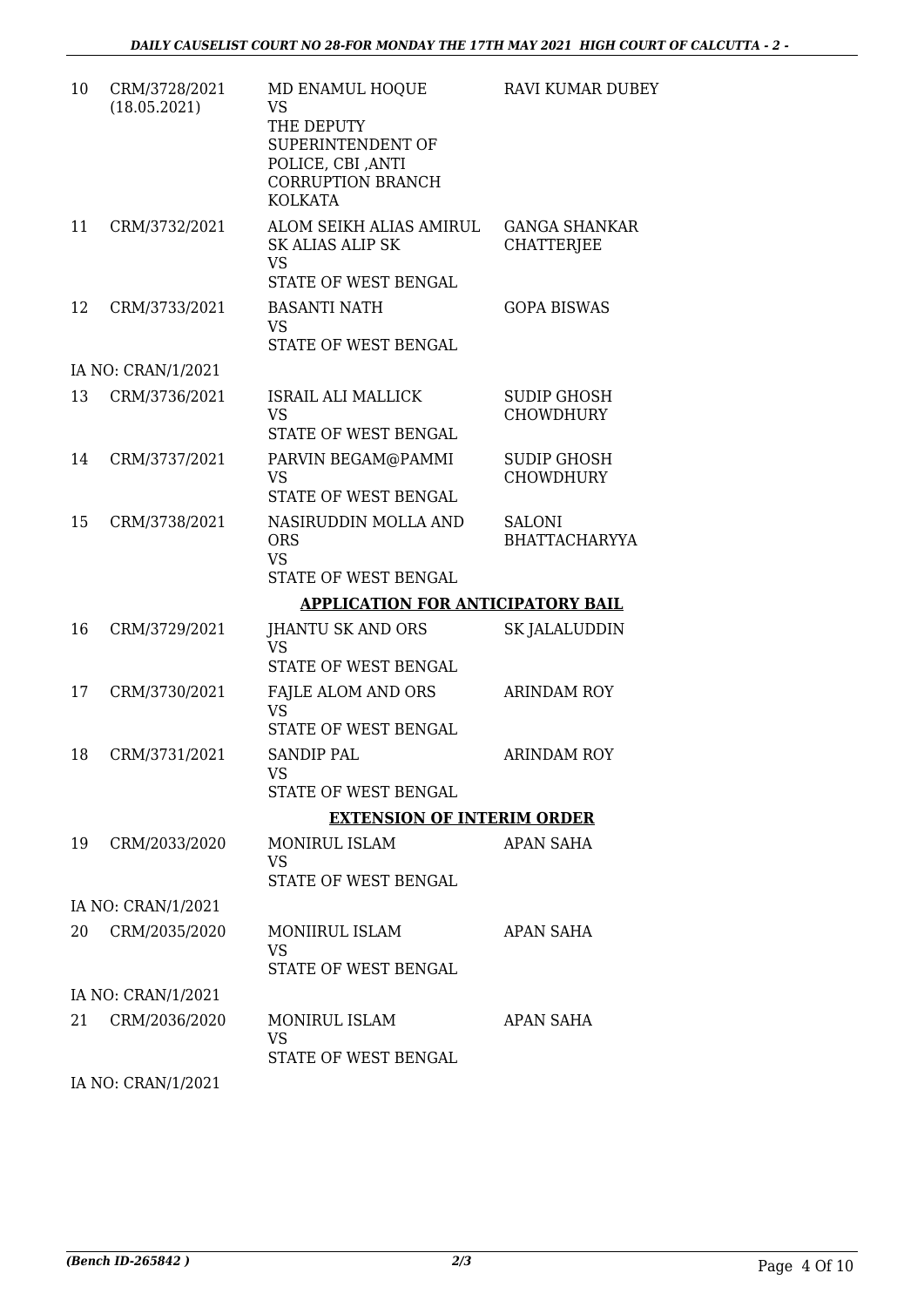| 22 | CRM/2443/2020      | <b>MONIRUL ISLAM</b><br>VS<br>STATE OF WEST BENGAL | APAN SAHA                               |
|----|--------------------|----------------------------------------------------|-----------------------------------------|
|    | IA NO: CRAN/1/2021 |                                                    |                                         |
| 23 | CRM/2445/2020      | <b>MONIRUL ISLAM</b><br>VS<br>STATE OF WEST BENGAL | APAN SAHA                               |
|    | IA NO: CRAN/1/2021 |                                                    |                                         |
|    |                    | <b>MANDAMUS APPEAL HEARING</b>                     |                                         |
| 24 | MAT/556/2021       | PREM CHAND JAISWAL<br>VS<br>CESC LTD AND ORS       | <b>SIBSANKAR</b><br><b>BANDYOPADHAY</b> |

IA NO: CAN/1/2021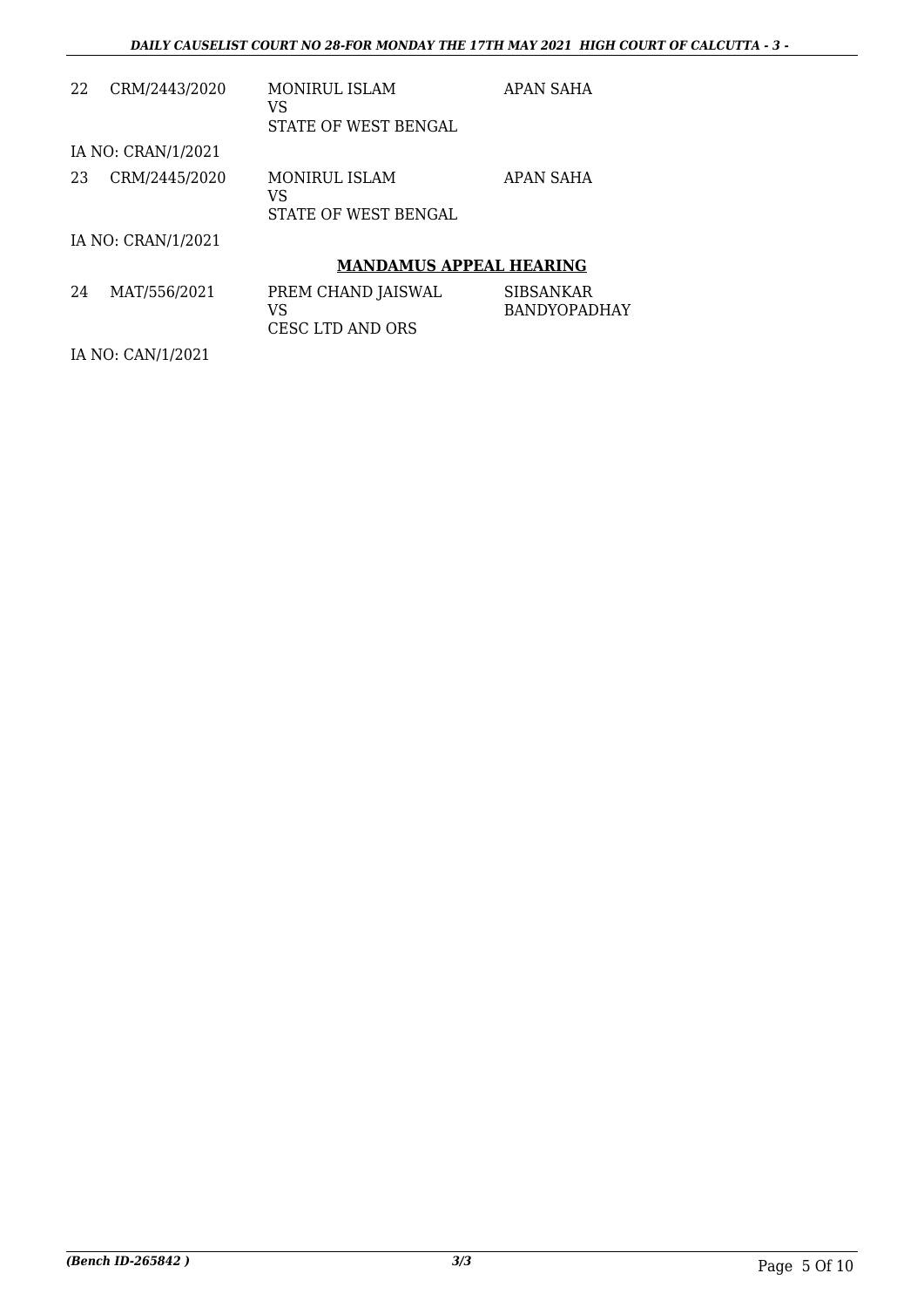

## **Appellate Side**

**SUPPLEMENTARY CAUSELIST For Monday The 17th May 2021**

**COURT NO. 4 SINGLE BENCH (SB) AT 11:00 AM HON'BLE JUSTICE ARINDAM SINHA (VIA VIDEO CONFERENCE)**

#### **MOTION** 1 WPA/9597/2019 [ File not here ] AKTARUL ISLAM KAYAL & ORS VS STATE OF WEST BENGAL & ORS RUCHIRA **CHATTERIEE** IA NO: CAN/5/2021 2 WPA/8829/2021 MESSERS M K BASU AND **OTHERS** VS UNION OF INDIA AND ORS. KUNAL GANGULY IA NO: CAN/1/2021 3 WPA/10309/2021 PARASH NATH ROY VS STATE OF WEST BENGAL AND ORS. KAKALI NASKAR 4 WPA/10488/2021 MOHAMMED ZAFAR VS CESC LIMITED AND **OTHERS** KAUSHIK GHOSH 5 WPA/10491/2021 MD AFSAR AND OTHERS VS STATE OF WEST BENGAL AND ORS. ASIF DEWAN 6 WPA/10498/2021 SUSHMITA BHOWMICK AND ANR VS STATE BANK OF INDIA AND ORS SUMITAVA CHAKRABORTY

### **CIVIL REVISION**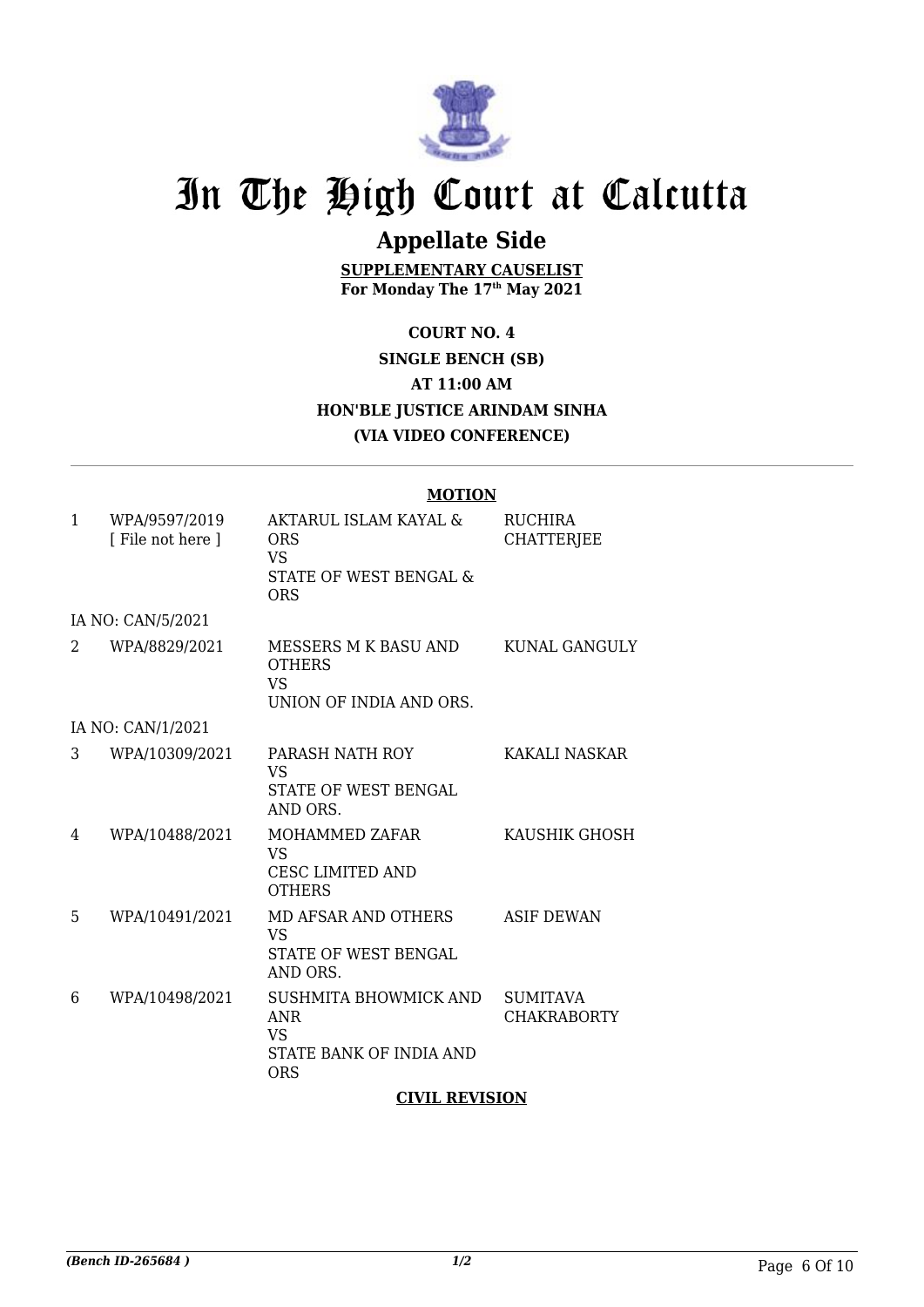7 CO/1174/2021 PRANAB KUMAR BAKULI VS PAPIA CHAKRABORTY AND ANR SK TOSLIM ALI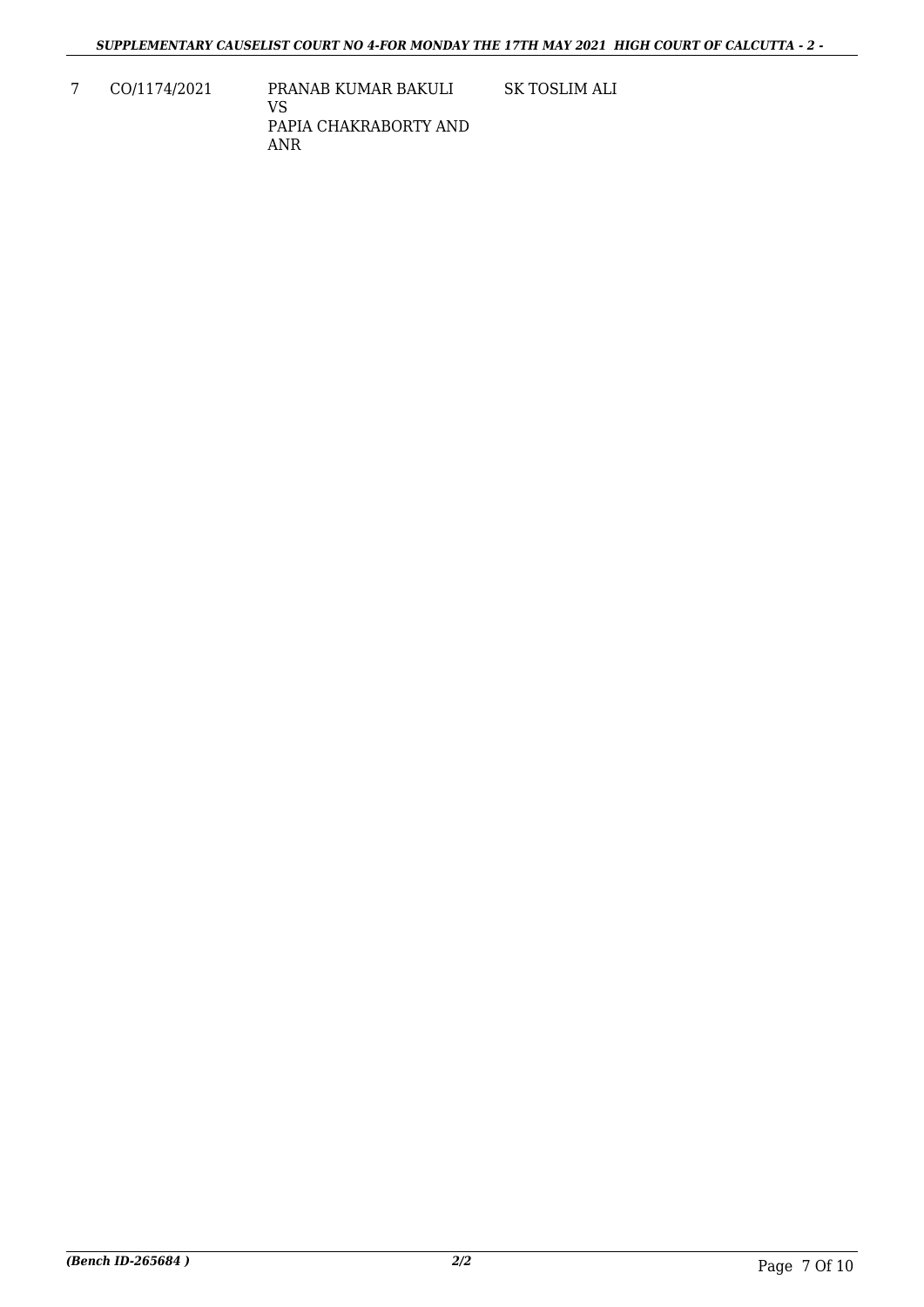

## **Appellate Side**

**SUPPLEMENTARY CAUSELIST For Monday The 17th May 2021**

**COURT NO. 18 SINGLE BENCH (SB - XI) AT 11:00 AM HON'BLE JUSTICE BISWAJIT BASU (VIA VIDEO CONFERENCE)**

|              |                 | <b>CIVIL REVISION</b>                                                                                         |                   |  |
|--------------|-----------------|---------------------------------------------------------------------------------------------------------------|-------------------|--|
| $\mathbf{1}$ | CO/757/2021     | NIWAS DAGA<br><b>VS</b><br>ARMSTRONG INVESTMENT<br>PRIVATE LIMITED                                            | TAPAS SAHA        |  |
|              | wt2 CO/761/2021 | LAXMI NIWAS DAGA<br><b>VS</b><br>MEENAKSHI TEA COMPANY<br><b>LIMITED</b>                                      | TAPAS SAHA        |  |
|              | wt3 CO/765/2021 | <b>SANDIP BAZAZ</b><br><b>VS</b><br>ARMSTRONG INVESTMENT<br><b>PVT LTD</b>                                    | <b>TAPAS SAHA</b> |  |
| 4            | CO/1175/2021    | RAOJAHAN ALI KHAN AND SK TOSLIM ALI<br><b>ANR</b><br><b>VS</b><br><b>JAKIR HOSSAIN KHAN AND</b><br><b>ORS</b> |                   |  |
|              |                 | <b>MOTION</b>                                                                                                 |                   |  |
| 5            | WPA/10494/2021  | <b>TAPASHGI BASU</b><br><b>VS</b><br>STATE OF WEST BENGAL<br>AND ORS.                                         | DIPANKAR PAL      |  |
| 6            | WPA/10497/2021  | JAHAR MALIDA AND ORS<br><b>VS</b><br>STATE OF WEST BENGAL<br>AND ORS.                                         | SANDIPAN BANERJEE |  |
| 7            | WPA/10499/2021  | DEBASISH MUKHERJEE<br><b>VS</b><br>STATE OF WEST BENGAL<br>AND ORS.                                           | AMITABHA GHOSH    |  |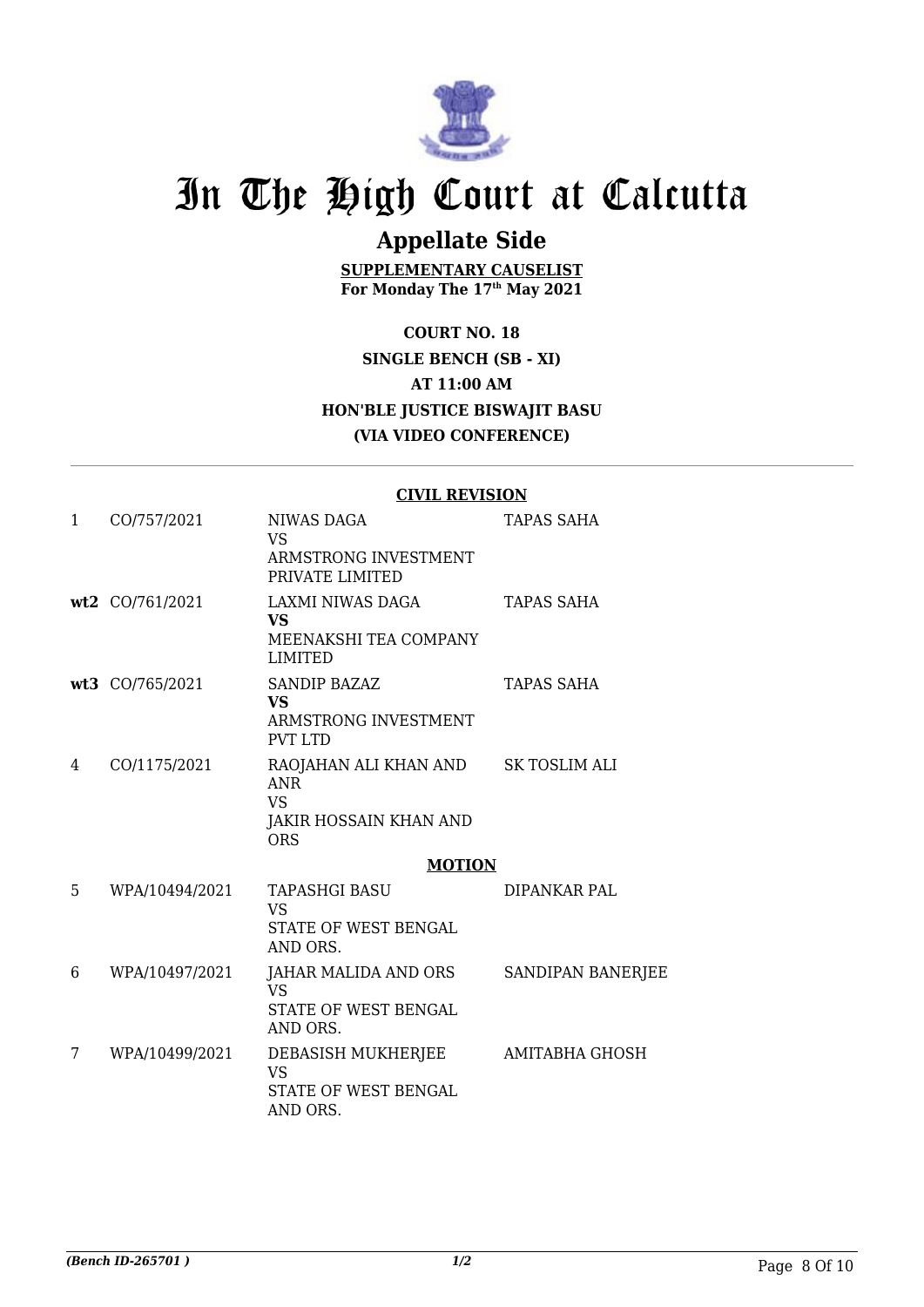8 WPA/10501/2021 SMT SANKARI DAS VS STATE OF WEST BENGAL AND ORS.

JOY CHAKRABORTY